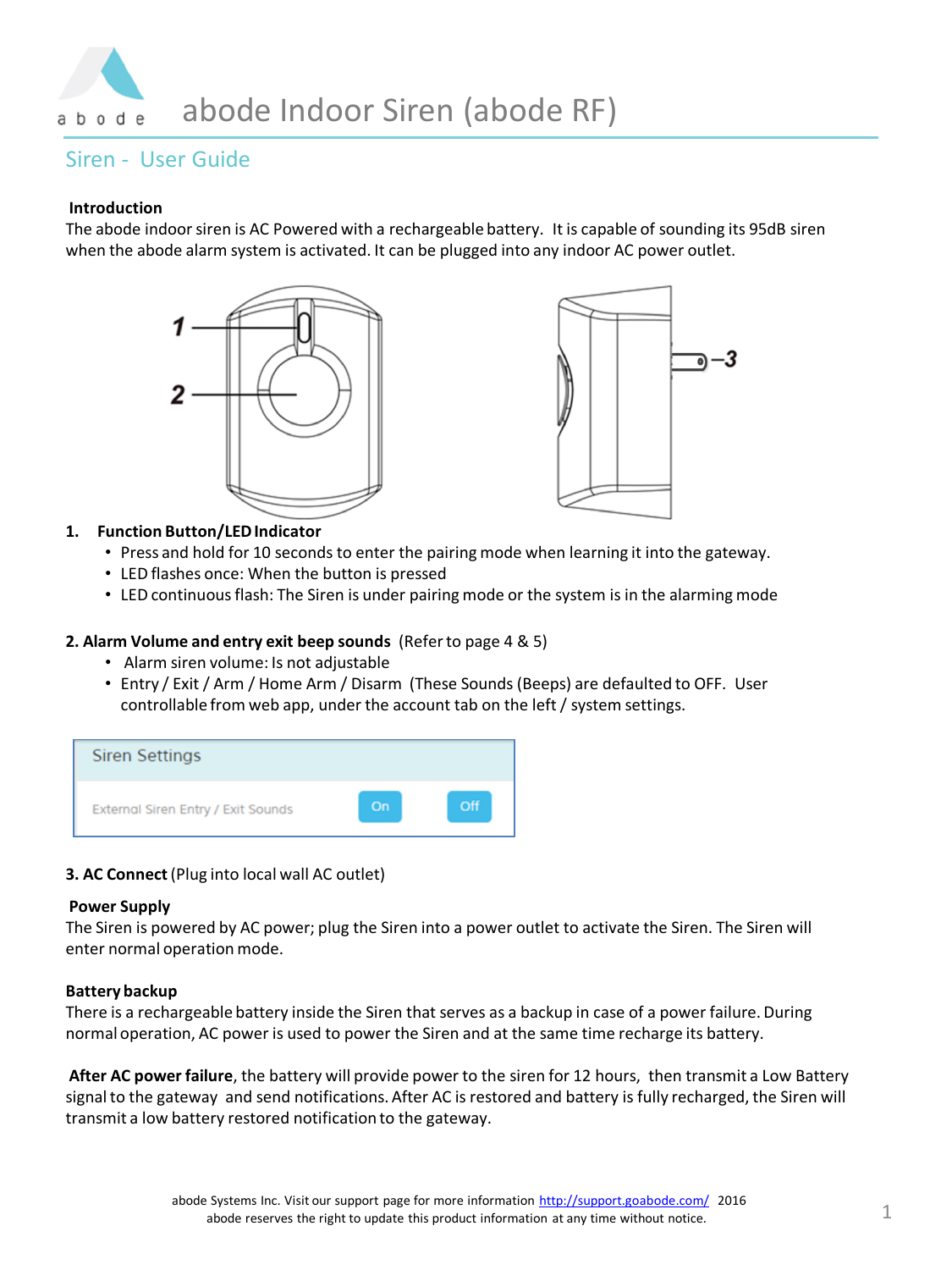

When adding the siren to your gateway, you will need to use the abode web app. Log into your account at [www.my.goabode.com](http://www.my.goabode.com/)and follow the three steps below.

|               | Click on Add device  |               |                     |   | Siren device.                                                               | Then click on Other Devices. This will open the paring<br>screen and the gateway is ready for you to add the |        |    |                                       |               |
|---------------|----------------------|---------------|---------------------|---|-----------------------------------------------------------------------------|--------------------------------------------------------------------------------------------------------------|--------|----|---------------------------------------|---------------|
| Devices       |                      |               | ⊹                   |   | Add Device                                                                  |                                                                                                              |        |    |                                       | $\times$      |
|               |                      |               |                     |   | Abode                                                                       | Other <b>No</b> ces<br><b>IFTTT</b> Channel                                                                  |        |    |                                       |               |
| <b>DEVICE</b> | <b>NAME</b>          | <b>STATUS</b> |                     |   |                                                                             | <b>TYPE</b>                                                                                                  | SIGNAL | ID | <b>NAMF</b>                           | <b>ACTION</b> |
|               | Balcony door         |               | $\overline{\alpha}$ | 曲 |                                                                             |                                                                                                              |        | €  |                                       |               |
|               | <b>Basement Door</b> |               | B                   | 自 | Your Gateway is in<br>Pairing Mode                                          |                                                                                                              |        |    | Searching for ZigBee & Z-Wave Devices |               |
|               |                      |               |                     |   | Please follow the instructions on<br>your device to make it<br>discoverable |                                                                                                              |        |    |                                       |               |
|               |                      |               |                     |   | <b>Z-Wave Exclusion Tool</b>                                                |                                                                                                              |        |    |                                       |               |
|               |                      |               |                     |   | <b>Supported Devices</b>                                                    |                                                                                                              |        |    |                                       |               |

- 3 **Follow the steps below to pair the Indoor Siren with the gateway.**
- A. Plug the Indoor Siren into a power outlet, the Siren will emit 2 short beeps, and the LED will flash twice to indicate it is now in normal operation mode.
- B. Press and hold the function button for 10 seconds until the LED begins to flash and the Siren will send the pairing signal to the gateway. If the Indoor Siren successfully pairs with the gateway, the siren device will show up in the Add Device list, and the siren will beep 2 times to confirm it is communicating with the gateway. Complete the process by adding the device and name the siren.



After paring the siren with the gateway, check the web app device list to insure the siren has been included. If siren did not pair with gateway , unplug the siren from the wall, and press the function button twice, then plug in back into the wall, and repeat steps 1 though 3.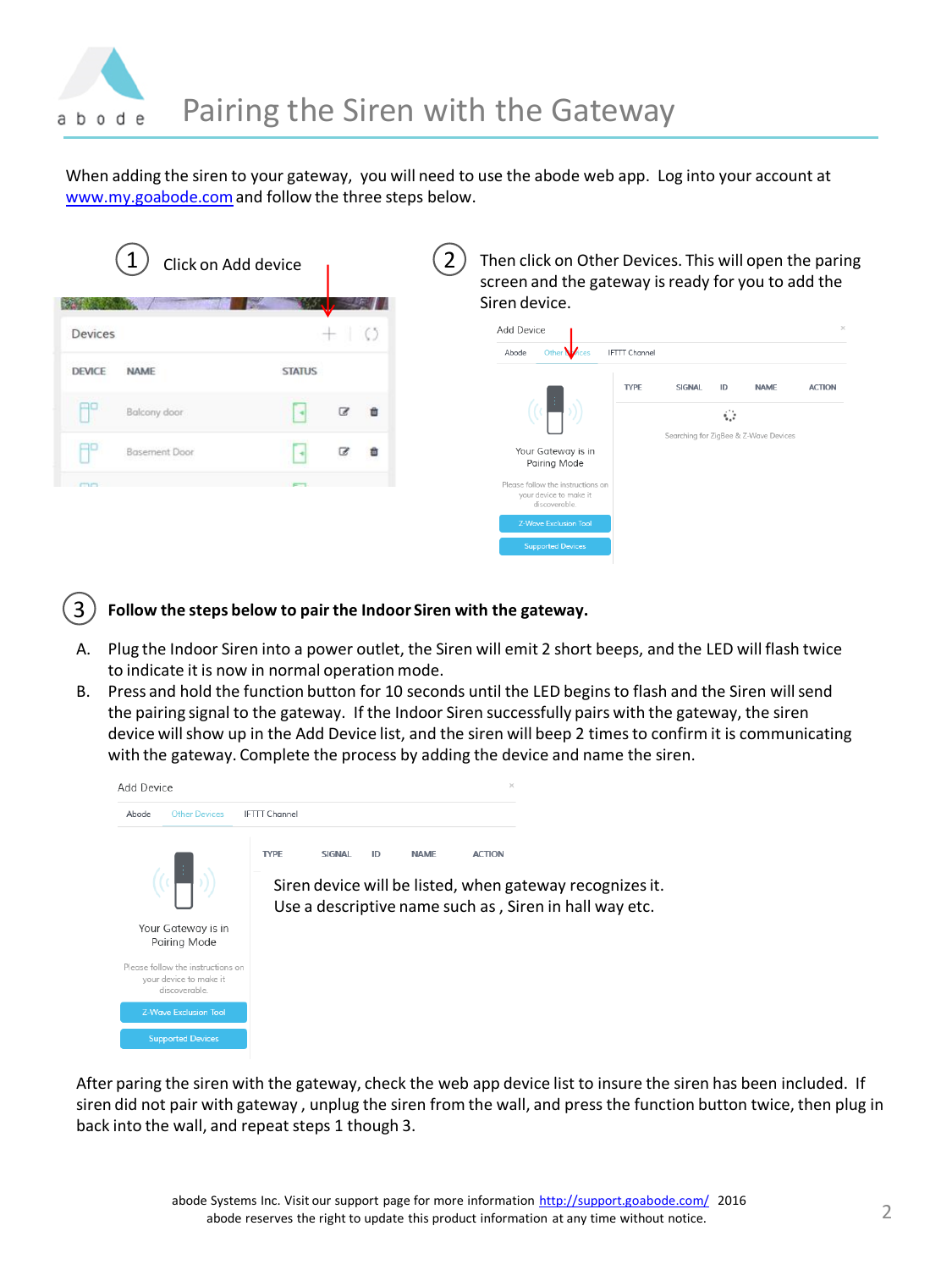

## **Features**

### **Alarm Activation**

When an alarm is activated, the Indoor Siren will activate its buzzer and the LED indicator will flash continuously while the siren is alarming, (screaming). If the gateway is disarmed, the siren will stop screaming, if the gateway is not disarmed the siren will stop screaming after 3 minutes, (Auto cutoff).

## **Audio Status Indication**

The Siren will sound its siren during an alarm for 3 minutes when activated.

- For Burglar & Panic Alarm, the Siren gives a steady alarm sound.
- For Fire/Smoke, the Siren gives an intermittent alarm sound of 2-sec siren followed by a 1 sec interval, cyclically during the alarm duration.
- The siren is silenced when either the 3 minute siren duration expires or when the gateway is disarmed.

While operating the system, the Siren emits different beeping sounds to distinguish various statuses for the user, see sound indications below.

You can enable or disable this beep feature using the abode web app.

The factory default volume for beeps is set off

*Beeps Sound when:* 

| Armed away or Armed Home - 1 Beep |                      |
|-----------------------------------|----------------------|
| Disarmed -                        | 2 Beeps              |
| Previous alarm earning -          | 3 second alarm sound |
| Entry / Exit sound -              | Count down beeps     |

### **How do I control the door chime sound on the indoor siren?**

The gateway door chime is controlled using the web app sound settings, (Off, Low, or High) this also controls the chime on the indoor siren (On or Off) but not its volume.

You can change these features by accessing the web app system settings, under sound settings, choose when you would like the gateway and the indoor siren to provide the Chime sounds.

| <b>Sound Settings</b> |      |   |
|-----------------------|------|---|
| Door Chime Setting    | Off  | A |
|                       | Off  |   |
|                       | Low  | V |
|                       | High |   |
|                       |      |   |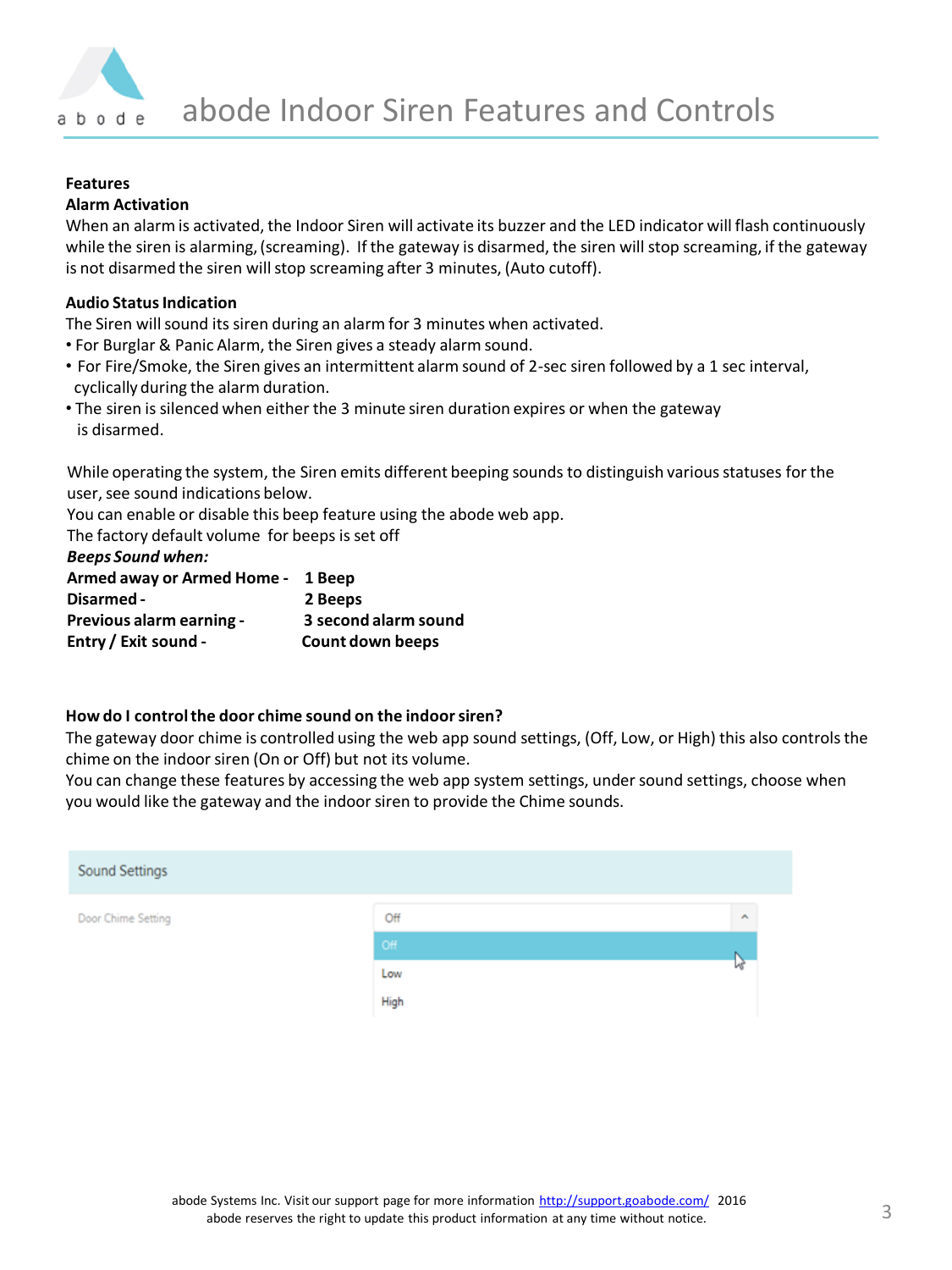

### **How do I control the indoor entry & exit delay beeping sounds on the siren?**

First you must have the entry exit delay beeps turned on for the gateway, you can do this by accessing the web app system settings, under sound settings, choose when and how loud you would like the entry and exit beeps to sound. (Off, Low, or High)

| <b>Sound Settings</b>          |      |              |
|--------------------------------|------|--------------|
| Entry Delay Sound for Away     | High | $\checkmark$ |
| Exit Delay Sound for Away      | High | $\checkmark$ |
| Entry Delay Sound for Home Arm | High | $\checkmark$ |
| Exit Delay Sound for Home Arm  | High | $\checkmark$ |

**Then** scroll down to the Siren setting and choose to turn on the siren entry/exit beeping sounds, or turn them off.



### **How do I turn on or off the final beeps at the end of the entry exit delay count down for the siren?**

During the entry and exit delay time, you may decide that instead of having the system beep every second as it counts down. You would prefer to have only the beeps to occur during the last few seconds before the end of the countdown. This final beep feature when activated, will affect the gateway sounder and the indoor siren as well. First you will need to disable the entry exit beeps during the delay countdown, use the guide setting above, and set the delay beep sounds to off, and set the Entry/Exit Only Final Beeps to 3 to 10 seconds, depending on how many beeps you would like, (One beep per second during the countdown)

Once the entry delay beeps are turned off, the settings should resemble the image below. When completed, the gateway and the indoor siren will only beep during the last few seconds at the end of the delay time. (Based on the number of seconds set)